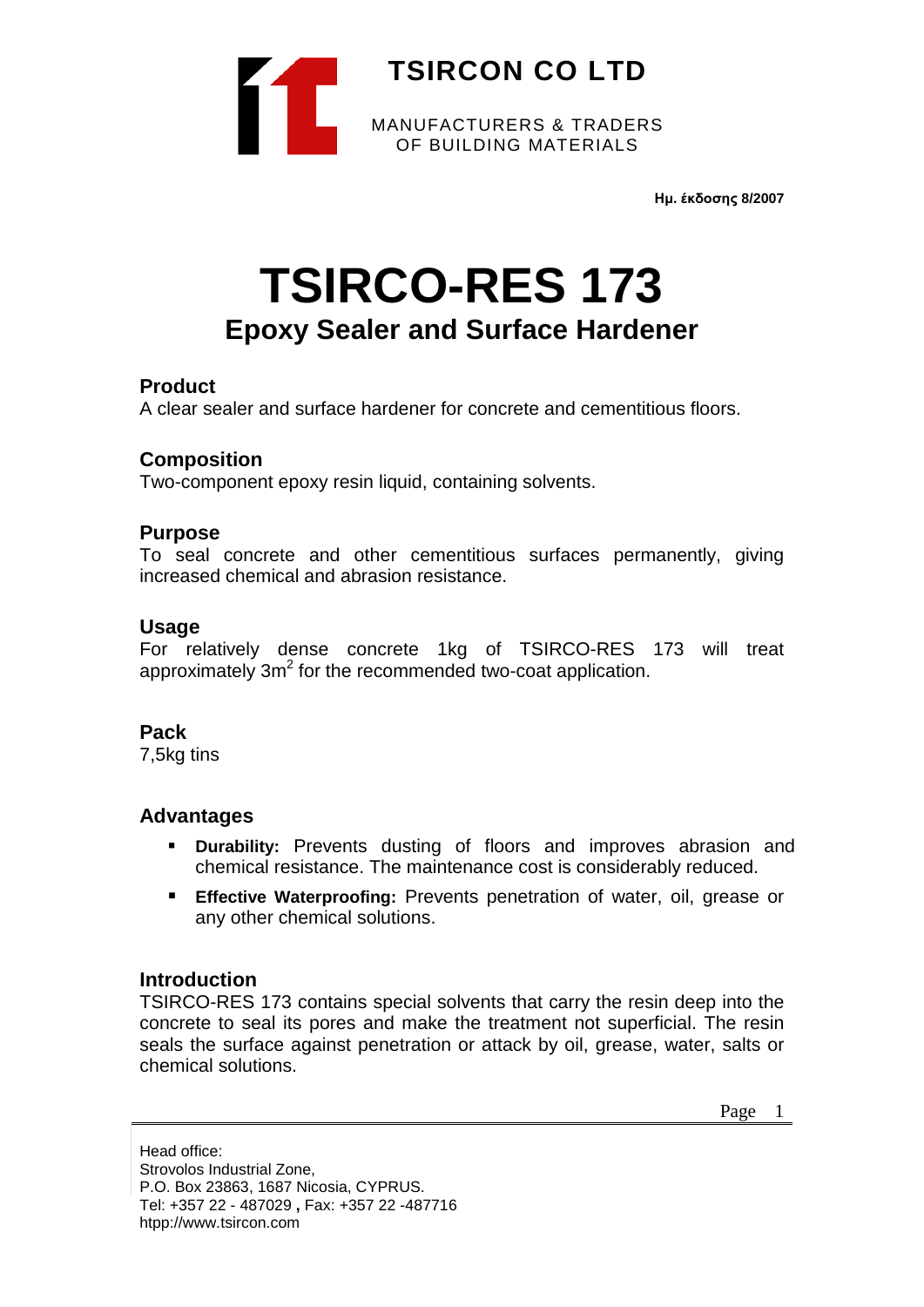

Dusting on floors or other surfaces, where dust-free conditions and long life are important, is prevented by the use of TSIRCO-RES 173.

## **Typical Product Data**

*Colour:* Clear amber Specific gravity of mixed product: 0.90 at 20°C Flash point: Above 42°C (Test method BS2000: Part 170:1982) *Type of Solvents:* Aliphatic and Aromatic Hydrocarbons) **Working life: 10 hours at 20°C** 

**Curing Time:** For tack free at  $20^{\circ}$ C = 24 hours For light traffic  $=$  48 hours

Application Temperature Limits: 13<sup>°</sup>C to 38<sup>°</sup>C

Service Temperature Limits: Not above 100°C

## **Where to use**

It can be used on either new or old cement based surfaces such as concrete floors, granolithic paving and cementitious screeds. Specifically designed for use in factories, dairies, slaughterhouses, garages, chemical plants, desalinization plants e.t.c.

## **HOW TO USE**

## **1. Preparation**

Surfaces to be treated must be structurally sound, clean and free from loose materials and other contaminants such as oil, grease, dust, paints or other surface coatings.

Allow new concrete floors to cure for at least 14 days before treatment. The surface in all cases must be dry to maximise penetration.

## **2. Mixing**

TSICO-RES 173 consists of the BASE and the HARDENER in preweighed proportions. The entire contents of the Hardener and the Base should be poured in a metal container and mixed thoroughly for at least 3 minutes, preferably by the use of a mechanical stirrer.

Page 2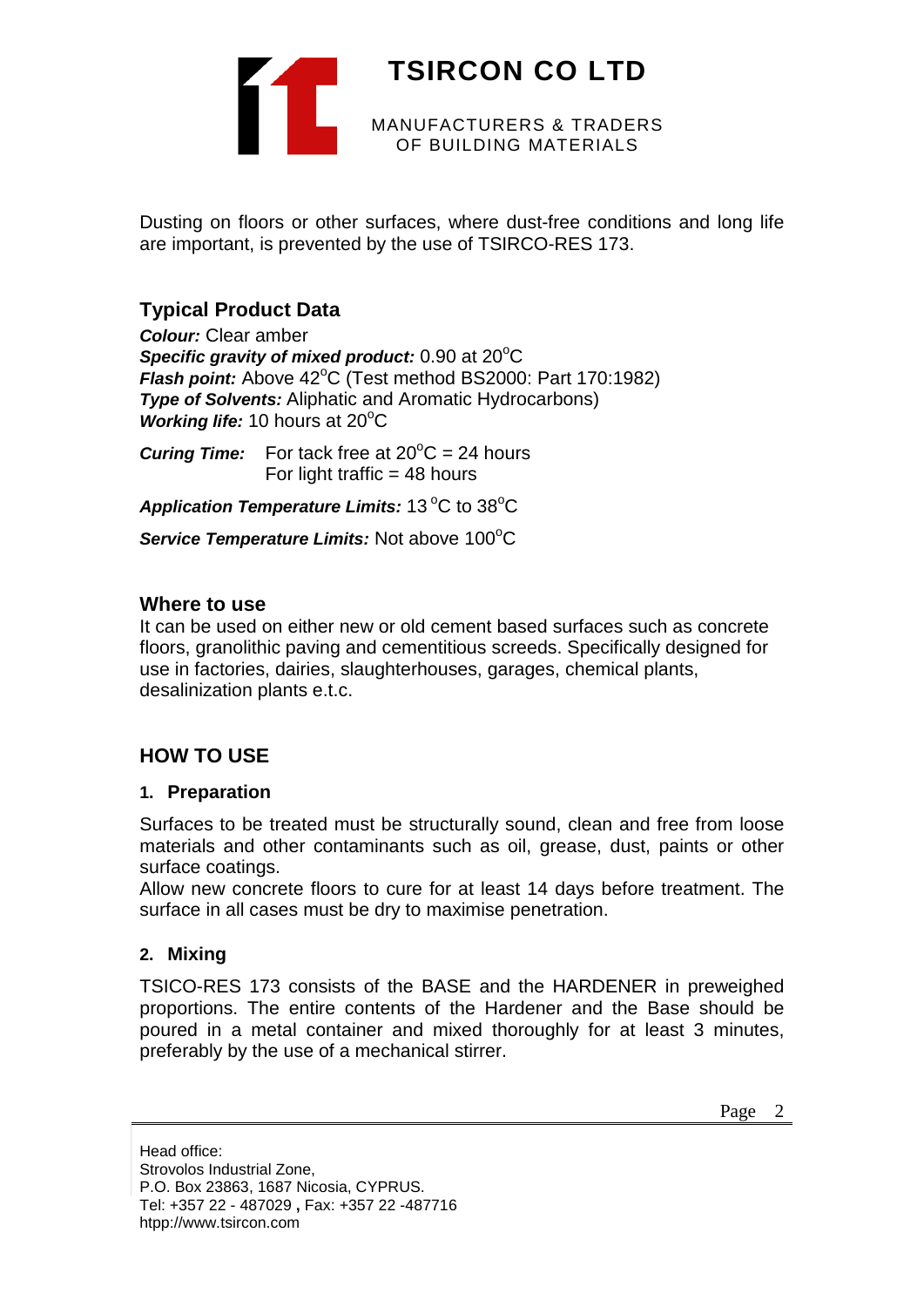

## **3. Application**

Pour the mixed TSIRCO-RES 173 to the clean and dry prepared substrate and spread the resin evenly by the use of a soft brush, roller or spray.

Make sure that no puddles are formed when applying and that the substrate is thoroughly saturated without leaving any excess material on the surface. The application rate depends on the substrate and must be determined by trials before large-scale application is carried out.

The second coat should be applied similarly after the first coat has dried, usually on the following day.

On very porous surfaces a third coat may be required.

## **4. Coverage**

Approximately 3  $m^2$ /kg for two-coat treatment.

## **5. Cleaning**

Clean all tools with TSIRCO-EPOSOLVE immediately after use.

## **6. Handling**

Always handle resins with care to prevent skin irritation. When dealing with TSIRCO-RES 173 it is essential that operators:

- a. Do not smoke.
- b. Avoid naked flames or lights.
- c. Avoid sparks.
- d. Prevent accumulation of vapour, through ventilation of the area until the product has cured.
- e. Avoid contact with skin, eyes and clothing. In case of accidental contact with skin or eyes, thoroughly wash with plenty of water and seek medical advice if any irritation develops or persists.

Refer to **"TSIRCO- RES Handling Guide"** for detailed instructions.

## **Storage life**

Not less than one year if kept in manufactures' undamaged sealed containers and stored in dry and cool conditions away from direct sunlight and frost.

## **How to specify**

Page 3